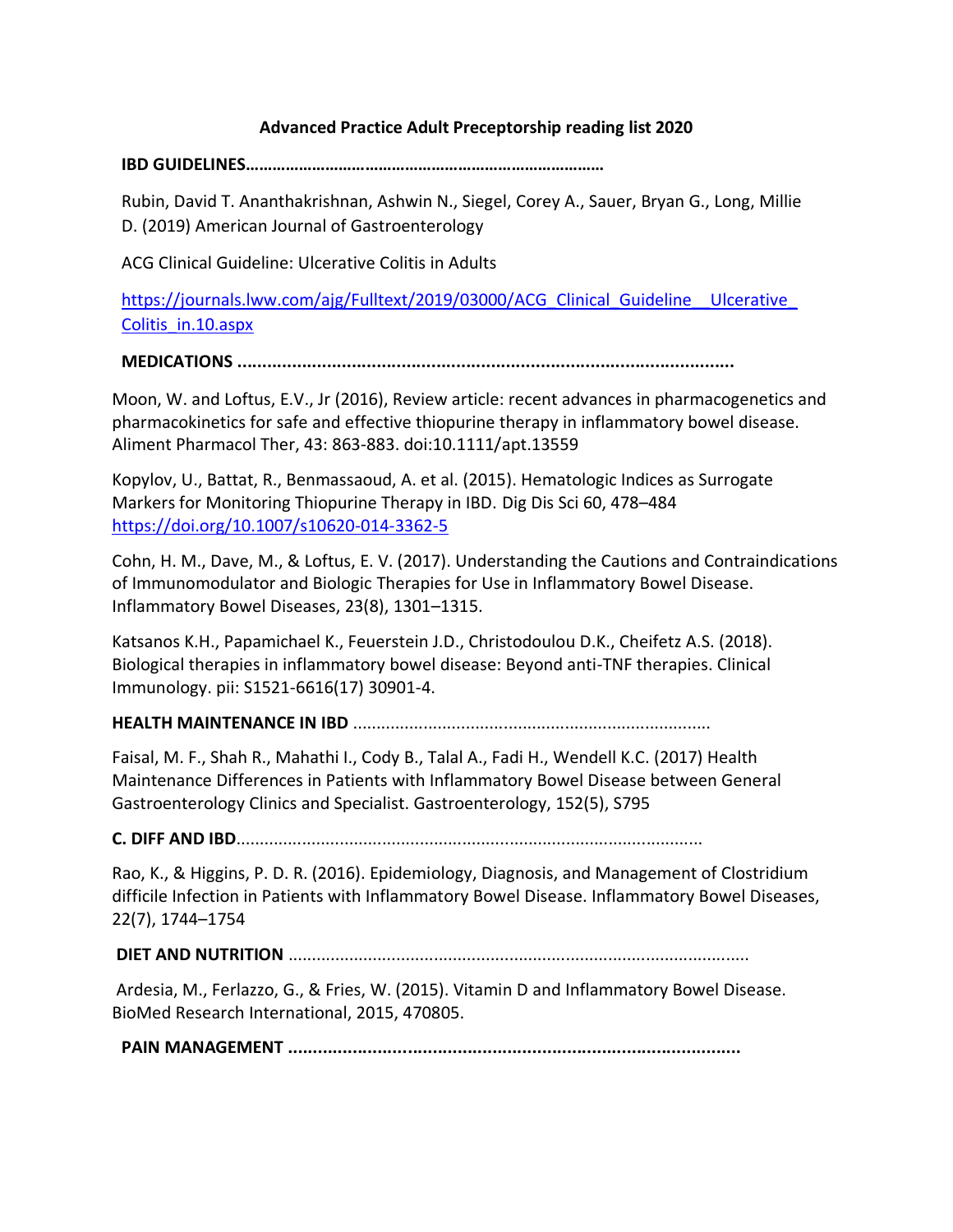Miguel Regueiro, Julia B. Greer, Eva Szigethy. (2017) Etiology and Treatment of Pain and Psychosocial Issues in Patients With Inflammatory Bowel Diseases, Gastroenterology, Volume 152, Issue 2, Pages 430-439.e4,ISSN 0016-5085,

https://doi.org/10.1053/j.gastro.2016.10.036.

#### **PATHOLOGY ..............................**

Jackson W.E., Achkar J.P., Macaron C., Lee L., Liu X., Pai R.K., Lopez R., Burke C.A., Allende D.S. (2016). The Significance of Sessile Serrated Polyps in Inflammatory Bowel Disease. Inflammatory Bowel Disease. 22(9), 2213-20.

## **PSYCHOLOGICAL HEALTH.......................................................................................**

Sarid, O, Slonim‐Nevo, V, Sergienko, R, et al. (2018). Daily hassles score associates with the somatic and psychological health of patients with Crohn's disease. J Clin Psychol. 74: 969– 988. https://doi.org/10.1002/jclp.22561

Szigethy E.M., Allen J.I., Reiss M., Cohen W., Perera L.P., Brillstein L., Cross R.K., Schwartz D.A., Kosinski L.R., Colton J.B., et al. (2017). White Paper AGA: The Impact of Mental and Psychosocial Factors on the Care of Patients with Inflammatory Bowel Disease. Clinical Gastroenterol Hepatol. 15(7), 986-997

Bannaga, A. S., & Selinger, C. P. (2015). Inflammatory bowel disease and anxiety: links, risks, and challenges faced. Clinical and Experimental Gastroenterology, 8, 111– 117

**RADIOLOGY ..........................................................................................................**

Gianluca Pellino, Emanuele Nicolai, Onofrio A. Catalano, Severo Campione, Francesco P. D'Armiento, Marco Salvatore, Alberto Cuocolo, Francesco Selvaggi, (2016). PET/MR Versus PET/CT Imaging: Impact on the Clinical Management of Small-Bowel Crohn's Disease, Journal of Crohn's and Colitis, Volume 10, Issue 3, Pages 277–285, https://doi.org/10.1093/ecco-jcc/jjv207

**SURGERY IN IBD...............................................................................................**

Mattei P. (2017) Surgical Treatment of Ulcerative Colitis. In: Mamula P., Grossman A., Baldassano R., Kelsen J., Markowitz J. (eds) Pediatric Inflammatory Bowel Disease. Springer, Cham. https://doi.org/10.1007/978-3-319-49215-5\_42

Alexandra M. L., Hoey C. K., Andrew G. (2017). Stricturoplasty—a bowel- sparing option for long segment small bowel Crohn's disease, Journal of Surgical Case Reports. 8

Segal J.P., Ding N.S., Worley G., Mclaughlin S., Preston S., Faiz O.D., Clark S.K., Hart A.L. (2017). Systematic review with meta-analysis: the management of chronic refractory pouchitis with an evidence-based treatment algorithm. Aliment Pharmacol Ther. 45(5), 581-592